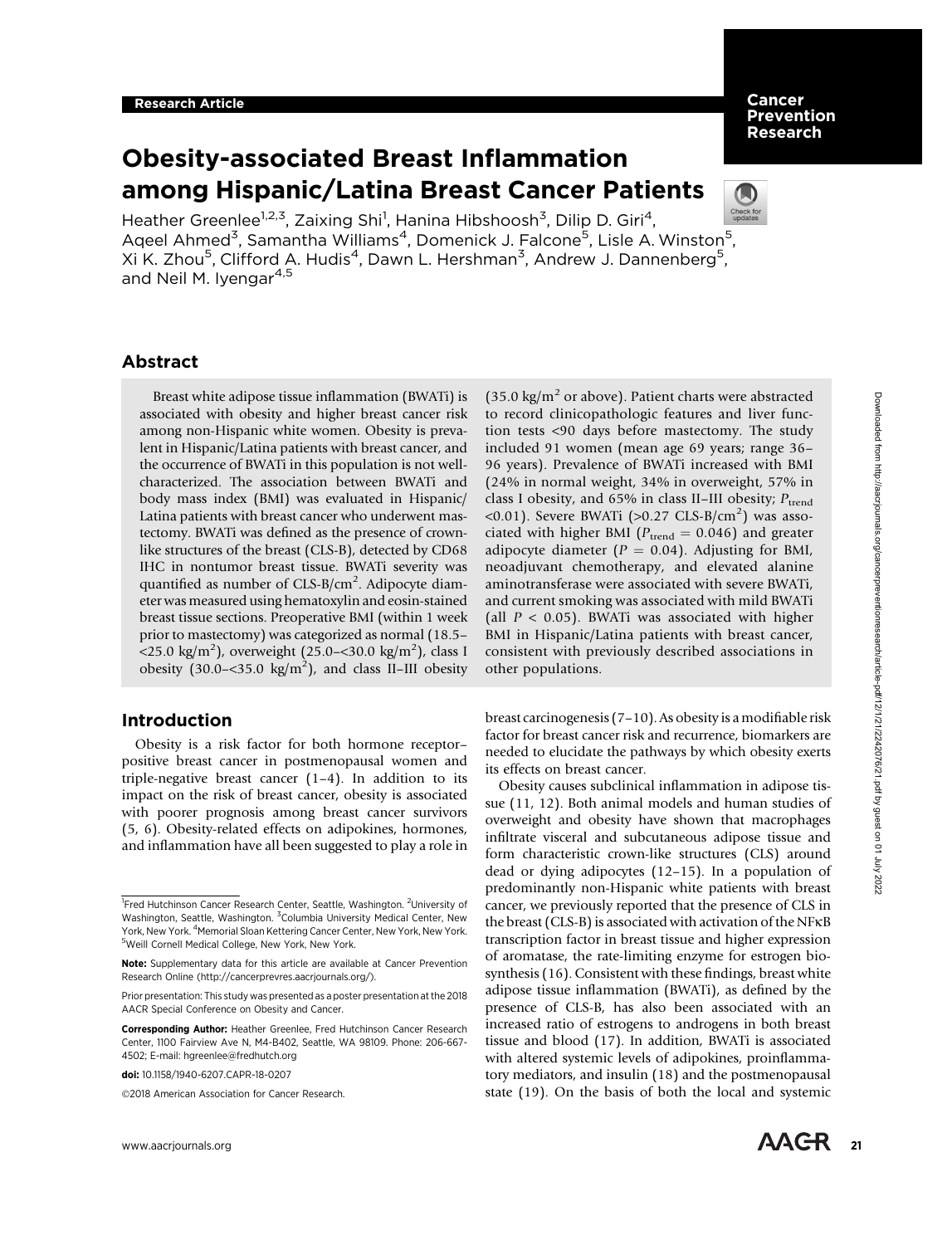changes that correlate with inflamed breast adipose tissue, BWATi may be involved in both an increased risk of breast cancer and worse prognosis of obese patients with breast cancer. This hypothesis is supported by recent case–control studies showing that higher CLS-B density is associated with elevated risk of breast cancer in women with benign breast disease (20, 21). Moreover, our group has reported that BWATi is associated with worse distant recurrence-free survival and the metabolic syndrome in patients with breast cancer (18). In another recent study, BWATi was associated with reduced overall survival among breast cancer survivors (22).

There are high rates of obesity and overweight among Hispanic/Latina patient populations with breast cancer, which is reflective of the general U.S. Hispanic/Latina population (23). Compared with non-Hispanic white women, Hispanics/Latinas are less likely to be diagnosed with localized breast cancer, and are more likely to be diagnosed with larger, hormone receptor–negative tumors, which have poorer survival rates (24–26). Previous studies have reported conflicting results on whether Hispanic/Latinas have worse breast cancer survival after accounting for differences in age, stage at diagnosis, and tumor characteristics (25, 27). These disparities may be partly due to the high rates of overweight and obesity in this population. Studies are needed to elucidate mechanisms by which obesity may be related to breast cancer risk and recurrence in Hispanics/Latinas. In this pilot study, we extended our prior investigations of the association between BWATi and body mass index (BMI) to examine whether similar patterns previously reported in non-Hispanic white women are also observed in Hispanic/Latina patients with breast cancer.

# Methods

## Study participants

Hispanic/Latina patients with stage 0–III breast cancer who underwent mastectomy at Columbia University Medical Center (CUMC; New York, NY) between February 2007 and November 2012 were identified via the Herbert Irving Comprehensive Cancer Center (HICCC; New York, NY) breast oncology database and the CUMC Pathology database. All patients had provided written, informed consent for future use of their tissue for research. Patients who met the following eligibility criteria were included: (i) self-identified Hispanic/Latina, (ii) stage 0-III breast cancer, (iii) BMI  $\geq$  18.5 kg/m<sup>2</sup> at the time of surgery, (iv) previously provided written informed consent to be included in the breast oncology database and that their pathology specimens could be used for future research, and (v) available archived formalin-fixed, paraffin-embedded (FFPE) sample of normal adjacent breast tissue from a quadrant uninvolved by tumor obtained via mastectomy. This study was approved by the Institutional Review Boards at Columbia University Medical Center and Memorial Sloan Kettering Cancer Center (MSKCC; New York, NY).

#### Anthropometric measures

BMI was calculated using preoperative body weight and height measured by anesthesiologists and recorded in the patient chart within 1 week prior to mastectomy. BMI was categorized as normal weight (18.5 to <25.0 kg/m<sup>2</sup>), overweight (25.0 to <30.0 kg/m<sup>2</sup>), class I obesity (30.0 to <35.0 kg/m<sup>2</sup>), and class II-III obesity ( $\ge$ 35.0 kg/m<sup>2</sup>).

#### Adipose tissue collection

Within each BMI group, 18–54 patients with banked tissue samples were selected, which were provided to the CUMC Pathology laboratory. Pathology staff pulled FFPE blocks from stored mastectomy specimens and blocks from nontumorous quadrants were examined. Blocks were excluded if the representative section showed biopsy site change or traumatic fat necrosis. In this manner, one white adipose tissue–enriched block was selected per patient. Useable samples in each BMI category ( $n = 29$  for BMI 18.5 to <25.0 kg/m<sup>2</sup>,  $n = 51$  for BMI 25.0 to <30.0 kg/m<sup>2</sup>,  $n = 33$  for BMI 30.0 to <35.0 kg/m<sup>2</sup>, and  $n = 18$  for BMI  $\geq$ 35.0 kg/m<sup>2</sup>) were sent to the HICCC Molecular Pathology Shared Resource for pathology examination and microtomy. For each case, tissue samples were cut into seven sections that were approximately  $50 \mu m$  apart. Slides were 5-mm thin and approximately 2 cm in diameter. Sections were cut at 50  $\mu$ m intervals to avoid duplicate quantification of CLS-B.

## Measurement of BWATi

The MSKCC Pathology Core Facility stained 2 sections from each block with hematoxylin and eosin (H&E) and 5 sections for cluster of differentiation 68 (CD68), a macrophage marker (mouse monoclonal KP1 antibody; Dako; dilution 1:4,000). CD68-stained sections were examined under light microscopy by the study pathologist (D.D. Giri) to detect CLS-B. When present, the number of CLS-B in each section were counted and recorded. BWATi was defined by the presence of CLS-B. Consistent with previously reported methods (16), the density of CLS-B by surface area was determined as follows: each CD68-stained slide was digitally archived by gross photography. Images were stored in the tagged image file format, and the white adipose tissue area on each slide was measured using ImageJ Software (NIH, Bethesda, MD; ref. 28). Epithelial tissue area and areas of fibrosis were excluded. The severity of BWATi was quantified as CLS-B per square centimeter of white adipose tissue (CLS-B/ $\text{cm}^2$ ), with the median  $CLS-B/cm<sup>2</sup>$  as the cutoff to differentiate between severe and mild inflammation. Previously using this definition, BWATi severity was shown to be positively associated with aromatase expression in breast tissue (29), providing useful biological information beyond presence or absence of CLS-B.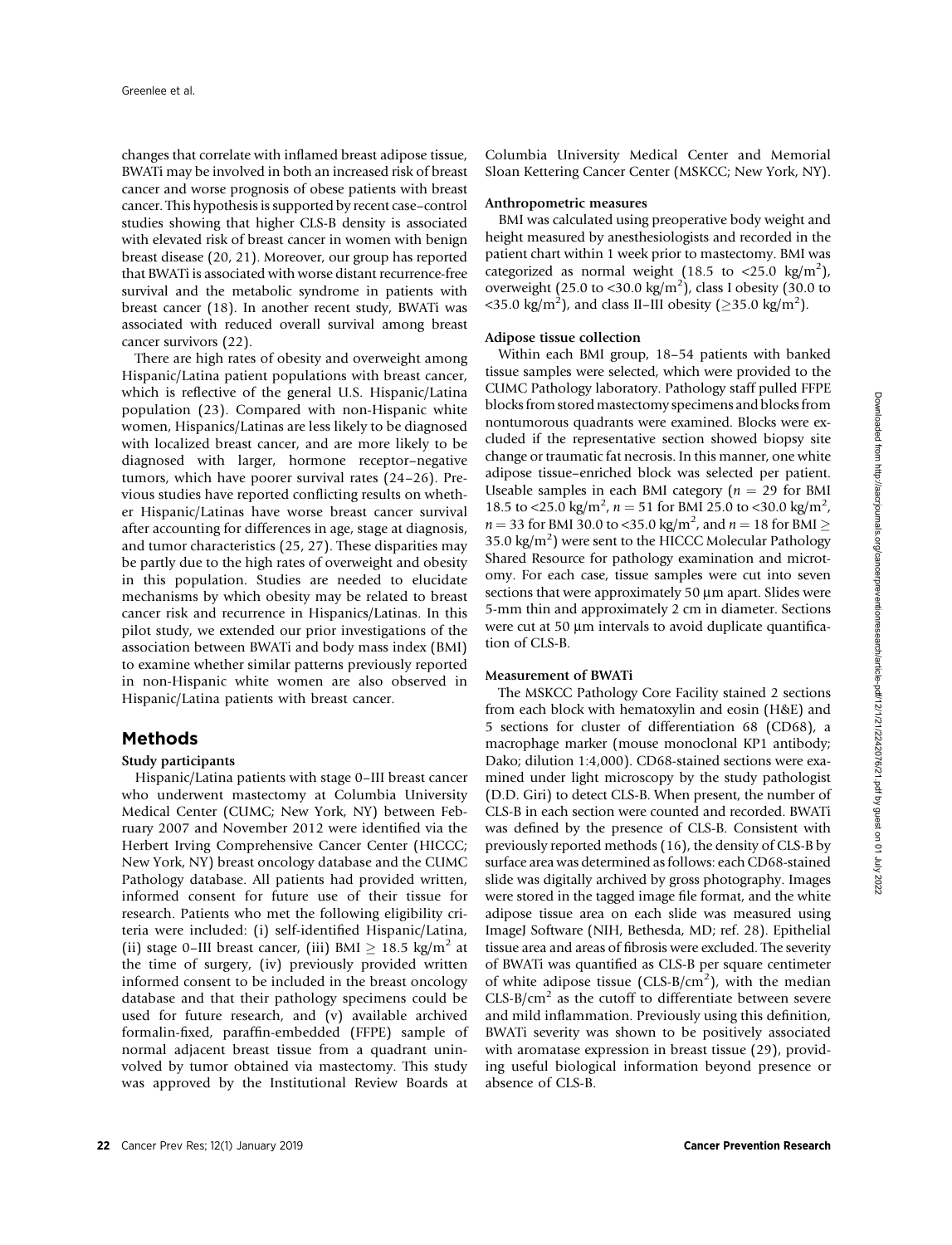#### Measurement of adipocyte size

Following previously reported methods (16), we measured adipocyte diameters using H&E-stained FFPE breast tissue sections. Representative H&E sections with preserved adipocyte architecture were manually selected by a histopathologist (D.J. Falcone) and were photographed at  $20 \times$  using an Olympus BX50 Microscope and MicroFire Digital Camera (Optronics). Mean adipocyte diameters were calculated using the average diameters of 30 randomly selected individual adipocytes for each patient using the linear dimensional tool in the Canvas 11 Software (ACD Systems International, Inc.).

## Demographic and clinical data

Demographic and clinical characteristics were collected from the electronic medical record, including age at date of surgery, and tumor characteristics. The HICCC breast oncology database provided data on chemotherapy and endocrine therapy received as well as menopausal status. Women were defined as postmenopausal if they had undergone bilateral oophorectomy or reported permanent cessation of menses for  $\geq$ 12 months in the absence of chemotherapy or endocrine therapy. For patients whose menopausal status was unknown, women >51 years old were defined as postmenopausal. When available, liver function tests (LFT; i.e., alanine aminotransferase and aspartate aminotransferase) measured up to 90 days prior to date of mastectomy were abstracted from CUMC electronic medical records; values were averaged for each patient if more than one LFT was recorded.

#### Statistical analysis

We tested the linear trend in BWATi from low to high BMI levels using the trend test of proportions. We examined the correlates of BWATi using Fisher exact test for categorical variables and F test for continuous variables. For factors associated with the presence or severity of BWATi, we further examined their associations by adjusting for BMI in multivariable logistic regression and multinomial logistic regressions. All statistical tests were two-sided with  $\alpha = 0.05$ . Statistical analyses were performed in R (version 3.4.3).

## Results

## Participant characteristics

A total of 137 eligible Hispanic/Latina patients with breast cancer with breast white adipose tissue samples were identified, of which 99 patients with useable tissue were selected according to BMI category. Upon examination by the study pathologist, 8 samples with traumatic fat necrosis were excluded, leaving a total of 91 participants in the final analyses (Supplementary Fig.  $S1$ ). The median<sup>c</sup> age of the 91 patients was 69 years (range: 36–96 years; Table 1). The median BMI was 29.9 kg/m<sup>2</sup> (range: 19.9–

50.5  $\text{kg/m}^2$ ). The majority of participants were of Dominican Republic descent (63%), followed by Puerto Rican (16%), and other Hispanics (16%). Approximately, 79% of women were postmenopausal, and 21% were premenopausal. The majority of patients had tumors that were estrogen receptor–positive (86%) and progesterone receptor–positive (70%), and 16% received neoadjuvant chemotherapy (Table 1).

#### Association between presence of CLS-B and BMI

CLS-B was present in 45% of Hispanic/Latina patients with breast cancer. The prevalence of CLS-B increased with BMI, with CLS-B present in 24% of normal weight patients, 34% of overweight patients, 57% of patients with class I obesity, and 65% of patients with class II-III obesity ( $P_{\text{trend}}$ <0.01; Fig. 1A). Compared with the normal weight group, the presence of CLS-B was statistically significantly more common in patients with class I obesity ( $P = 0.03$ ) and class II–III obesity ( $P = 0.02$ ).

#### Association between severity of BWATi and BMI

Using the median as a cutoff, the severity of BWATi was defined as mild  $(\leq 0.27 \text{ CLS-B/cm}^2)$  in 22 of 91 (24%) patients and severe  $(>0.27 \text{ CLS-B/cm}^2)$  in 19 of 91  $(21\%)$ patients. The prevalence of severe BWATi was positively associated with BMI among patients with CLS-B: 18% in normal weight, 14% in overweight, 21% in class I obesity, and 35% in class II–III obesity ( $P_{\text{trend}} = 0.046$ ; Fig. 1B).

#### Association between BWATi and adipocyte diameter

Patients with CLS-B had a trend toward larger adipocyte diameters (mean =  $105.6 \mu m$ , SD = 14.1  $\mu$ m) compared with patients without CLS-B (mean = 99.3  $\mu$ m, SD = 16.9  $\mu$ m;  $P = 0.06$ ; Table 1; Fig. 2A). The adipocyte diameter was significantly larger in patients with severe BWATi (mean  $= 108.3 \mu m$ , SD  $= 16.6 \mu m$ ) compared with those without CLS-B (mean = 99.3  $\mu$ m, SD = 16.9  $\mu$ m; P = 0.04; Table 2; Fig. 2B). Larger adipocyte size was also associated with overweight and obesity (all  $P < 0.05$ ; Figs. 2C and D). In addition, larger adipocyte size was associated with higher serum alanine aminotransferease (ALT; P < 0.05; Fig. 2E) but not serum aspartate aminotransferase (AST) (Fig. 2F).

## Associations between BWATi and clinical and demographic characteristics

Both the incidence ( $P = 0.02$ , Table 1) and severity ( $P =$ 0.04, Table 2) of BWATi were greater in patients who received neoadjuvant chemotherapy. In multivariable logistic regression models adjusting for BMI, neoadjuvant chemotherapy was associated with higher odds of CLS-B [adjusted OR  $=$  4.3; 95% confidence interval (CI), 1.2– 18.3] and higher odds of severe BWATi (adjusted  $OR = 5.2$ ; 95% CI, 1.1–25.7) independent of BMI (Table 3).

In unadjusted analyses, patients with severe BWATi were more likely to be Puerto Ricans compared with patients Expatients with stage 0 breast cancer were considered not applicable for IHC test. With mild or no inflammation ( $P = 0.03$ ; Table 2).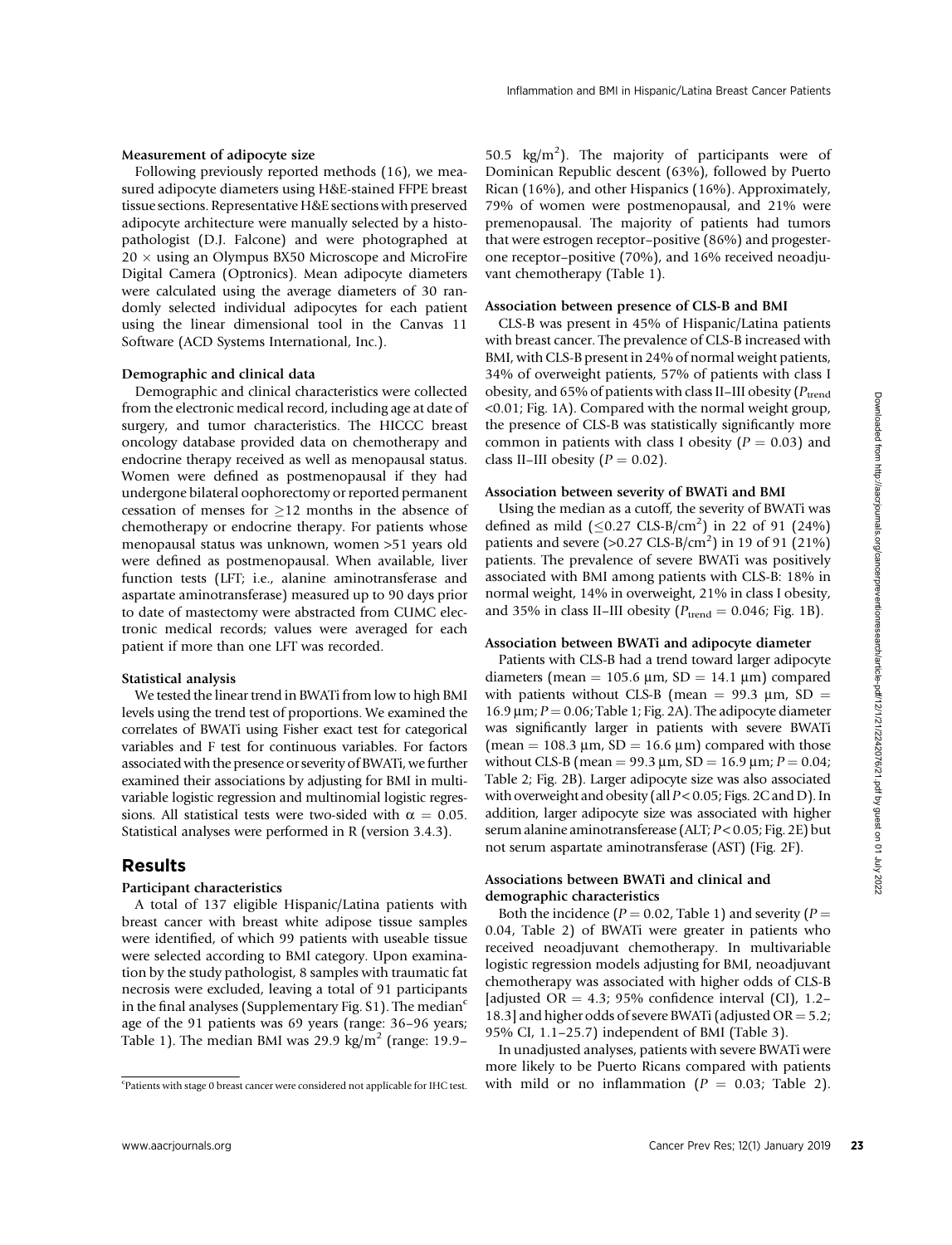#### Table 1. Association of CLS-B with demographic and clinical characteristics

|                           |                                       | <b>Total</b>     | $CLS-B^{+} (N = 41)$ | $CLS-B^{-} (N = 50)$ |                          |                   |
|---------------------------|---------------------------------------|------------------|----------------------|----------------------|--------------------------|-------------------|
| <b>Characteristics</b>    |                                       | N (%)            | N(%)                 | $N$ (%)              | P <sup>a</sup>           |                   |
| Age                       | Median (range)                        | 69 (36-96)       | 72 (36-91)           | 65.5 (39-96)         | 0.19                     |                   |
| BMI ( $\text{kg/m}^2$ )   | Median (range)                        | 29.9 (19.9-50.5) | 31.6 (23-50.5)       | 28 (19.9-43.2)       | < 0.01                   |                   |
| Country of origin         | Dominican Republic                    | 57 (63%)         | 23 (56%)             | 34 (68%)             | 0.10                     |                   |
|                           | Puerto Rican                          | 15 (16%)         | 10 (24%)             | 5(10%)               | $\overline{\phantom{0}}$ |                   |
|                           | South American                        | 2(2%)            | 0(0%)                | 2(4%)                | $\overline{\phantom{0}}$ |                   |
|                           | Mexican                               | 2(2%)            | 2(5%)                | 0(0%)                |                          |                   |
|                           | Cuban                                 | 0(0%)            | 0(0%)                | 0(0%)                | $\overline{\phantom{0}}$ |                   |
|                           | Other Hispanic                        | 15 (16%)         | 6(15%)               | 9(18%)               | $\overline{\phantom{0}}$ |                   |
| Education                 | High school                           | 31 (34%)         | 14 (34%)             | 17 (34%)             | 0.48                     |                   |
|                           | College                               | 22 (24%)         | 7(17%)               | 15 (30%)             | $\overline{\phantom{0}}$ |                   |
|                           | Graduate school                       | 24 (26%)         | 12 (29%)             | 12 (24%)             | $\overline{\phantom{0}}$ |                   |
| Employment                | Employed                              | 18 (20%)         | 7(17%)               | 11(22%)              | 0.43                     |                   |
|                           | Unemployed                            | 25 (27%)         | 10 (24%)             | 15 (30%)             | $\overline{\phantom{0}}$ |                   |
|                           | Retired                               | 27 (30%)         | 16 (39%)             | 11(22%)              | $\overline{\phantom{0}}$ |                   |
|                           | Homemaker                             | 8 (9%)           | 3(7%)                | 5 (10%)              | $\qquad \qquad -$        |                   |
| Income                    | 0-\$15,000                            | 49 (54%)         | 27 (66%)             | 22 (44%)             | 0.30                     |                   |
|                           | $$15,000+$                            | 21 (23%)         | 8 (20%)              | 13 (26%)             | $\qquad \qquad -$        |                   |
| Post menopause            | Yes                                   | 72 (79%)         | 33 (80%)             | 39 (78%)             | 0.80                     |                   |
|                           | No                                    | 19 (21%)         | 8 (20%)              | 11(22%)              | $\overline{\phantom{0}}$ |                   |
| Current smoking           | Yes                                   | 8 (9%)           | 6 (15%)              | 2(4%)                | 0.13                     |                   |
|                           | No                                    | 71 (78%)         | 30 (73%)             | 41 (82%)             | $\overline{\phantom{0}}$ |                   |
| History of smoking        | Current                               | 7(8%)            | 5 (12%)              |                      | 0.38                     |                   |
|                           |                                       | 11(12%)          | 5 (12%)              | 2(4%)<br>6 (12%)     |                          |                   |
|                           | Ever                                  |                  |                      |                      | $\qquad \qquad -$        |                   |
|                           | Never                                 | 52 (57%)         | 22 (54%)             | 30 (60%)             |                          |                   |
| Current alcohol use       | Yes                                   | 25 (27%)         | 12 (29%)             | 13 (26%)             | 1.00                     |                   |
|                           | No                                    | 55 (60%)         | 25 (61%)             | 30 (60%)             | $\qquad \qquad -$        |                   |
| Stage                     | $\circ$                               | 9(10%)           | 5(12%)               | 4(8%)                | 0.48                     |                   |
|                           |                                       | 36 (40%)         | 15 (37%)             | 21 (42%)             | -                        |                   |
|                           | $\begin{array}{c} \hline \end{array}$ | 35 (38%)         | 14 (34%)             | 21 (42%)             | $\overline{\phantom{0}}$ |                   |
|                           | $\mathbf{III}$                        | 11(12%)          | 7(17%)               | 4(8%)                | $\overline{\phantom{0}}$ |                   |
| ER                        | Positive                              | 78 (86%)         | 34 (83%)             | 44 (88%)             | 0.53                     |                   |
|                           | Negative                              | 11(12%)          | 6(15%)               | 5(10%)               | $\qquad \qquad -$        |                   |
| PR                        | Positive                              | 64 (70%)         | 29 (71%)             | 35 (70%)             | 1.00                     |                   |
|                           | Negative                              | 25 (27%)         | 11(27%)              | 14 (28%)             |                          |                   |
| HER2 <sup>b</sup>         | Positive                              | 7(8%)            | 5(12%)               | 2(4%)                | 0.53                     |                   |
|                           | Negative                              | 42 (46%)         | 17 (41%)             | 25 (50%)             | -                        |                   |
|                           | Indeterminate                         | 29 (32%)         | 13 (32%)             | 16 (32%)             | $\overline{\phantom{0}}$ |                   |
|                           | Not applicable                        | 7(8%)            | 3(7%)                | 4(8%)                | $\overline{\phantom{0}}$ |                   |
| Neoadjuvant chemotherapy  | Yes                                   | 15 (16%)         | 11(27%)              | 4(8%)                | 0.02                     |                   |
|                           | No                                    | 75 (82%)         | 29 (71%)             | 46 (92%)             | $\qquad \qquad -$        |                   |
| <b>Biological markers</b> | N                                     | N                | Mean (SD)            | N                    | Mean (SD)                | P                 |
| Liver function tests      |                                       |                  |                      |                      |                          |                   |
| $ALT$ (U/L)               | 86                                    | 39               | 20.5(9.8)            | 47                   | 17.5 (9.1)               | 0.14              |
| AST (U/L)                 | 86                                    | 39               | 20.6(6.4)            | 47                   | 19.5(6.0)                | 0.42              |
| Adipocyte diameter (µm)   |                                       |                  |                      |                      |                          |                   |
| Mean (SD)                 | 89                                    | 40               | 105.6 (14.1)         | 49                   | 99.3 (16.9)              | 0.06              |
|                           |                                       |                  |                      |                      | 59.7-135.2               | $\qquad \qquad -$ |
| Range                     |                                       |                  | 59.7-139.8           |                      |                          |                   |

NOTE: For all variables, the number of participants who did not respond to the question were not displayed in this table, therefore the percentages may not add up to 100%.

Abbreviations: ALT, alanine aminotransferase; AST, aspartate aminotransferase; ER, estrogen receptor; PR, progesterone receptor.

<sup>a</sup>Fisher exact test excluded the "Unknown" category.

**bPatients with stage O breast cancer were considered not applicable for IHC test.** 

However, there was no significant association between country of origin and BWATi after adjusting for BMI. In unadjusted analyses, patients with mild BWATi were also more likely to be current smokers compared with patients with severe or no inflammation ( $P = 0.04$ ; Table 2). The association between smoking and mild inflammation remained after adjusting for BMI (adjusted  $OR = 6.4$ ; 95% CI, 1.0–39.2; Table 3).

On average, patients had 2.2 LFTs recorded in the electronic medical record in the 90 days before mastectomy, with a median of 2 measurements and a range of 1–8 measurements. In unadjusted analyses, patients with severe BWATi had higher serum ALT compared with patients with mild ( $P = 0.01$ ) or no BWATi ( $P = 0.01$ ; Table 2; Fig. 3A). Similarly, in unadjusted analyses, patients with severe BWATi had higher AST compared with patients with mild BWATi ( $P = 0.03$ ; Table 2; Fig. 3B). After adjusting for BMI, severe BWATi remained associated with elevated ALT when compared with no BWATi (per interquartile range increase: OR =  $2.0$ ; 95% CI, 1.1-3.9; Table 3).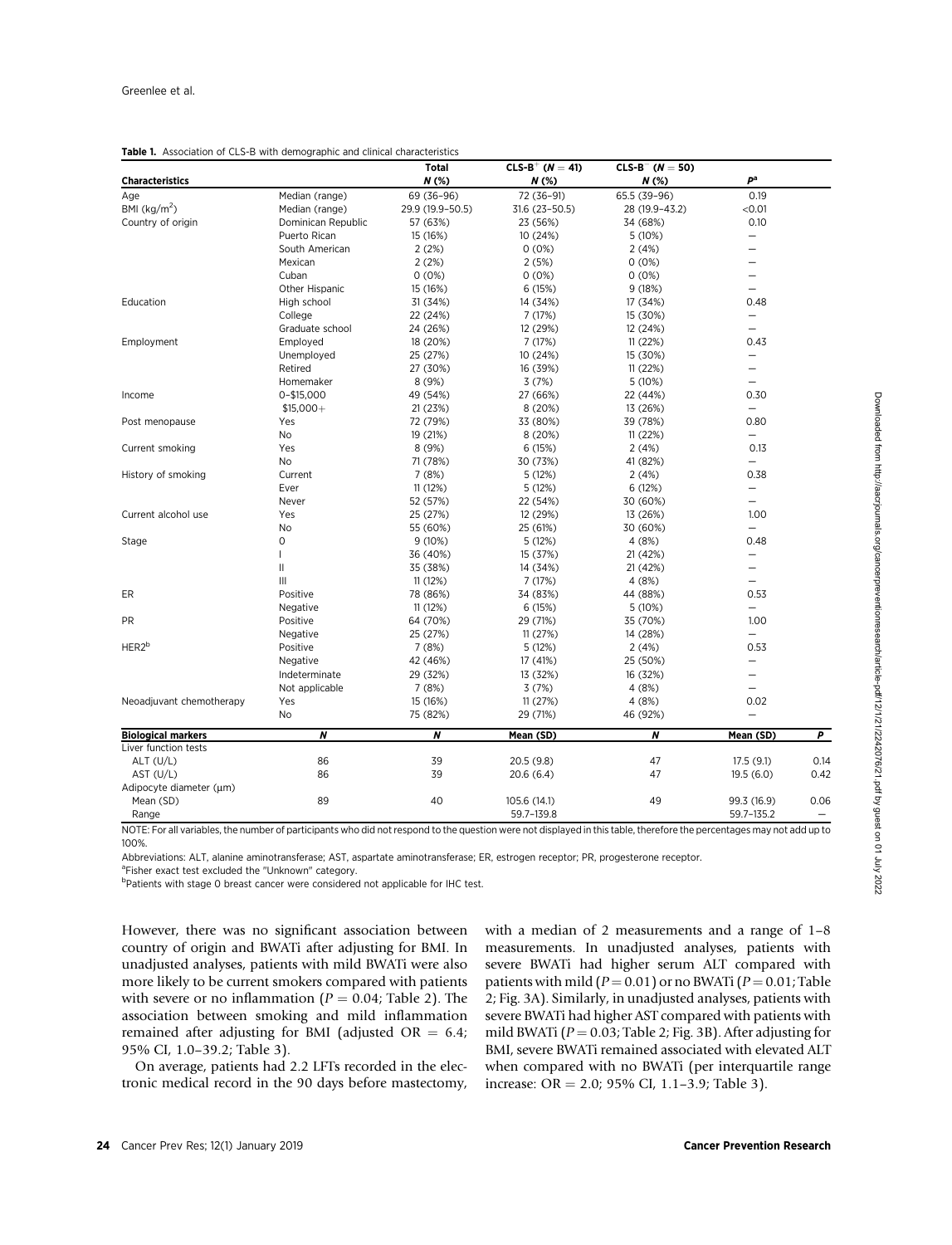

#### Figure 1.

Breast white adipose tissue inflammation by BMI category ( $n = 91$ ). A, Shows the prevalence of CLS-B by BMI category. B, Shows the distribution of mild and severe inflammation by BMI category. Inflammation severity is defined categorically as follows and using median number of CLS-B/ $\text{cm}^2$  (0.27) as the cutoff: no inflammation (CLS-B absent), mild inflammation ( $\leq$ 0.27 CLS-B/cm<sup>2</sup>), and severe inflammation  $(>0.27 \text{ CLS-B/cm}^2)$ .

# Discussion

In this pilot study, BWATi was observed in nearly half of Hispanic/Latina breast cancer survivors who underwent mastectomy. The prevalence and severity of BWATi were strongly associated with higher BMI in Hispanic/Latina patients with breast cancer. Patients with severe BWATi had significantly larger adipocytes. These findings are consistent with prior studies in predominantly non-Hispanic white and Asian populations (16, 18, 19, 30).

The prevalence of BWATi in this cohort of Hispanic/ Latina patients with breast cancer (45%) is comparable with previous reports in non-Hispanic white patients, in which 36%–59% patients with breast cancer had BWATi (16, 18, 19, 30–32). The positive association between presence and severity of BWATi and BMI category is also

consistent with prior publications (16, 30, 32, 33). However, BWATi was present in 24% of Hispanic/Latina patients with breast cancer who had normal weight (BMI  $<$  25 kg/m<sup>2</sup>), but was absent in 35% of patients with class II and III obesity. The fact that some obese patients are not inflamed and a subset of patients with normal BMI is inflamed suggests that BMI alone does not accurately predict BWATi.

Consistent with our hypothesis and previous studies (16, 19), patients who were overweight or obese had larger adipocytes, and adipocyte diameter was positively associated with BWATi severity. These findings support the hypothesis that obesity-associated adipocyte hypertrophy leads to immune cell recruitment and BWATi (34).



#### Figure 2.

Association between average adipocyte diameter and biomarkers of liver function. A-C, The box plots compare the mean adipocyte diameters between groups, and D–F, the scatter plots and fitted linear regression lines show the correlation between mean adipocyte diameter and each biomarker. Patients with higher BMI and more severe BWATi had larger adipocyte diameter (all  $P$  < 0.05). For box plots, statistically significant differences between groups were denoted by \*,  $P < 0.05$ ; \*\*,  $P < 0.01$ ; \*\*\*,  $P < 0.001$ ; NS; not significant; BMI, body mass index; CLS-B, crown-like structure of the breast; ALT, alanine aminotransferase; AST, aspartate aminotransferase.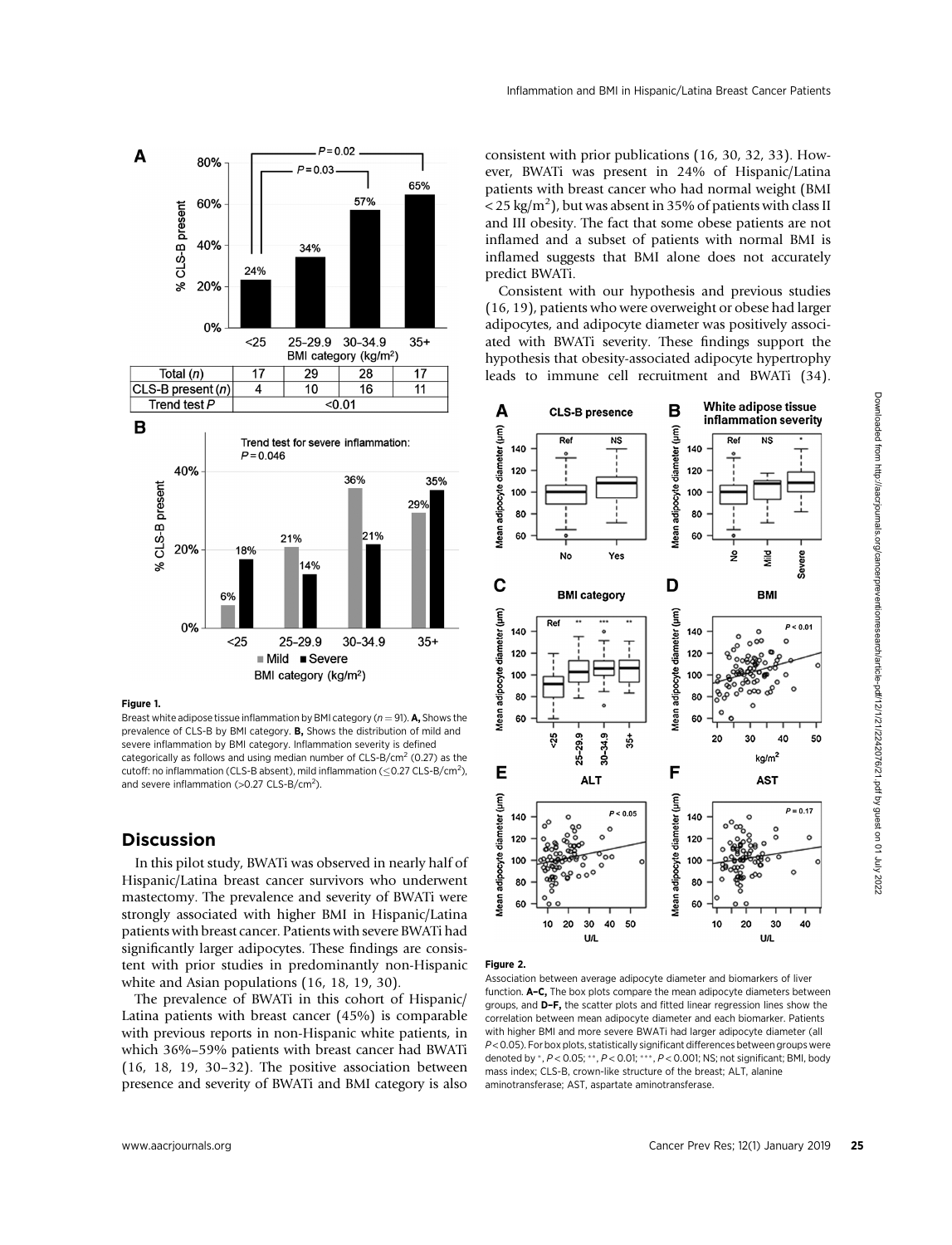|  |  |  | Table 2. Association of breast white adipose tissue inflammation severity with demographic and clinical characteristics |  |
|--|--|--|-------------------------------------------------------------------------------------------------------------------------|--|
|  |  |  |                                                                                                                         |  |

|                           |                            | <b>Total</b>         | Severe <sup>a</sup> ( $N = 19$ ) | Mild <sup>a</sup> ( $N = 22$ ) |                   | None $(N = 50)$  |                          |
|---------------------------|----------------------------|----------------------|----------------------------------|--------------------------------|-------------------|------------------|--------------------------|
| <b>Characteristics</b>    |                            | N                    | $N$ (%)                          | N(%)                           |                   | N (%)            | рb                       |
| Age                       | Median (range)             | 91                   | 74 (53-91)                       | 69 (36-89)                     |                   | 66 (39-96)       | 0.15                     |
| Country of origin         | Dominican Republic         | 57                   | 8 (42%)                          | 15 (68%)                       |                   | 34 (68%)         | 0.03                     |
|                           | Puerto Rican               | 15                   | 8 (42%)                          | 2(9%)                          |                   | 5 (10%)          |                          |
|                           | South American             | 2                    | $0(0\%)$                         | 0(0%)                          |                   | 2(4%)            |                          |
|                           | Mexican                    | 2                    | 0(0%)                            | 2(9%)                          |                   | 0(0%)            |                          |
|                           | Cuban                      | 0                    | $0(0\%)$                         | $0(0\%)$                       |                   | 0(0%)            |                          |
|                           | Other Hispanic             | 15                   | 3(16%)                           | 3 (14%)                        |                   | 9(18%)           |                          |
| Education                 | High school                | 31                   | 7(37%)                           | 7 (32%)                        |                   | 17 (34%)         | 0.40                     |
|                           | College                    | 22                   | 5(26%)                           | 2(9%)                          |                   | 15 (30%)         |                          |
|                           | Graduate school            | 24                   | 4 (21%)                          | 8 (36%)                        |                   | 12 (24%)         |                          |
| Employment                | Employed                   | 18                   | 4 (21%)                          | 3 (14%)                        |                   | 11(22%)          | 0.26                     |
|                           | Unemployed                 | 25                   | 2(11%)                           | 8 (36%)                        |                   | 15 (30%)         |                          |
|                           | Retired                    | 27                   | 10 (53%)                         | 6(27%)                         |                   | 11(22%)          | $\overline{\phantom{0}}$ |
|                           | Homemaker                  | 8                    | 1(5%)                            | 2(9%)                          |                   | 5 (10%)          |                          |
| Income                    | 0-\$15,000                 | 49                   | 11 (58%)                         | 16 (73%)                       |                   | 22 (44%)         | 0.41                     |
|                           | $$15,000+$                 | 21                   | 4 (21%)                          | 4 (18%)                        |                   | 13 (26%)         |                          |
| Postmenopause             | Yes                        | 72                   | 17 (89%)                         | 16 (73%)                       |                   | 39 (78%)         | 0.45                     |
|                           | <b>No</b>                  | 19                   | 2(11%)                           | 6(27%)                         |                   | 11(22%)          |                          |
| Current smoking           | Yes                        | 8                    | 1(5%)                            | 5(23%)                         |                   | 2(4%)            | 0.04                     |
|                           | No                         | 71                   | 16 (84%)                         | 14 (64%)                       |                   | 41 (82%)         |                          |
| History of smoking        | Current                    | $\overline{7}$       | $0(0\%)$                         | 5(23%)                         |                   | 2(4%)            | 0.10                     |
|                           | Ever                       | 11                   | 3(16%)                           | 2(9%)                          |                   | 6 (12%)          |                          |
|                           | Never                      | 52                   | 11 (58%)                         | 11 (50%)                       |                   | 30 (60%)         |                          |
| Current alcohol use       | Yes                        | 25                   | 6(32%)                           | 6(27%)                         |                   | 13 (26%)         | 0.95                     |
|                           | No                         | 55                   | 11 (58%)                         | 14 (64%)                       |                   | 30 (60%)         | $\overline{\phantom{0}}$ |
| Stage                     | $\mathbf 0$                | 9                    | 0(0%)                            | 5(23%)                         |                   | 4 (8%)           | 0.18                     |
|                           |                            | 36                   | 9(47%)                           | 6(27%)                         |                   | 21 (42%)         | —                        |
|                           | $\mathop{\textstyle\prod}$ | 35                   | 6(32%)                           | 8 (36%)                        |                   | 21 (42%)         | $\overline{\phantom{0}}$ |
|                           | $\mathbf{III}$             | 11                   | 4 (21%)                          | 3 (14%)                        |                   | 4 (8%)           |                          |
| ER                        | Positive                   | 78                   | 16 (84%)                         | 18 (82%)                       |                   | 44 (88%)         | 0.62                     |
|                           |                            | 11                   | 2(11%)                           | 4 (18%)                        |                   | 5 (10%)          |                          |
| PR                        | Negative<br>Positive       | 64                   |                                  |                                |                   |                  | 1.00                     |
|                           |                            | 25                   | 13 (68%)                         | 16 (73%)                       |                   | 35 (70%)         |                          |
|                           | Negative                   | $\overline{7}$       | 5(26%)                           | 6 (27%)                        |                   | 14 (28%)         | 0.24                     |
| HER2 <sup>c</sup>         | Positive                   | 42                   | 1(5%)                            | 4 (18%)                        |                   | 2(4%)            |                          |
|                           | Negative                   | 29                   | 10 (53%)                         | 7 (32%)                        |                   | 25 (50%)         |                          |
|                           | Indeterminate              |                      | 7 (37%)                          | 6 (27%)                        |                   | 16 (32%)         | $\overline{\phantom{0}}$ |
|                           | Not applicable             | $\overline{7}$<br>15 | 0(0%)                            | 3 (14%)                        |                   | 4 (8%)           | 0.04                     |
| Neoadjuvant chemotherapy  | Yes                        | 75                   | 5(26%)                           | 6(27%)                         |                   | 4 (8%)           | $\qquad \qquad -$        |
|                           | No                         |                      | 13 (68%)                         | 16 (73%)                       |                   | 46 (92%)         |                          |
| <b>Biological markers</b> |                            | N                    | N (Mean, SD)                     | N (Mean, SD)                   | P                 | N (Mean, SD)     | P                        |
| Liver function tests      |                            |                      |                                  |                                |                   |                  |                          |
| ALT $(U/L)$               |                            | 86                   | 19 (24.4, 8.8)                   | 20 (16.9, 9.6)                 | 0.01              | 47 (17.5, 9.1)   | 0.01                     |
| AST $(U/L)$               |                            | 86                   | 19 (22.8, 6.6)                   | 20 (18.5, 5.4)                 | 0.03              | 47 (19.5, 6.0)   | 0.05                     |
| Adipocyte diameter (µm)   |                            |                      |                                  |                                |                   |                  |                          |
| Mean (SD)                 |                            | 89                   | 19 (108.3, 16.6)                 | 21 (103.2, 11.4)               | 0.31              | 49 (99.3, 16.9)  | 0.04                     |
| Range                     |                            |                      | $(81.9 - 139.8)$                 | $(71.8 - 117.5)$               | $\qquad \qquad -$ | $(59.7 - 135.2)$ | $\qquad \qquad -$        |

NOTE: For all variables, the number of participants who did not respond to the question were not displayed in this table, therefore the percentages may not add up to 100%.

Abbreviations: ALT, alanine aminotransferase; AST, aspartate aminotransferase; ER, estrogen receptor; PR, progesterone receptor.

<sup>a</sup>Inflammation severity is defined categorically as follows and using the value of 0.27 CLS-B/cm<sup>2</sup> as the cutoff: no inflammation (absent CLS-B), mild inflammation  $(\leq 0.27 \text{ CLS-B/cm}^2)$ , and severe inflammation (>0.27 CLS-B/cm<sup>2</sup>).

<sup>b</sup>Fisher exact test excluded the "Unknown" category.

<sup>c</sup>Patients with stage 0 breast cancer were considered not applicable for IHC testing.

However, adipocyte size was not significantly associated with BWATi when evaluated as a categorical variable (CLS-B absent/present). The relatively higher BMI and larger adipocyte diameters in our sample of Hispanic/Latina breast cancer survivors versus non-Hispanic white patients in our previous studies may explain the marginal differences in adipocyte diameters between patients with and without CLS-B (16, 19). For example, in one of our previous studies of 237 predominantly non-Hispanic white women with a median BMI of 25.3 kg/m<sup>2</sup> (19), the average adipocyte diameter was 92  $\mu$ m (SD = 16  $\mu$ m) in women without CLS-B, compared with 107  $\mu$ m (SD =  $12 \mu m$ ) in women with CLS-B. In comparison, in this study, median BMI was 29.9 kg/m<sup>2</sup>, which is higher than the median BMI in our previous population of non-Hispanic white women and may explain the narrower difference in adipocyte diameter between women without CLS-B (mean = 99  $\mu$ m, SD = 17  $\mu$ m) and with CLS-B (mean = 106  $\mu$ m, SD = 14  $\mu$ m). It is also possible that the normal range of adipocyte diameter varies by racial/ethnic groups,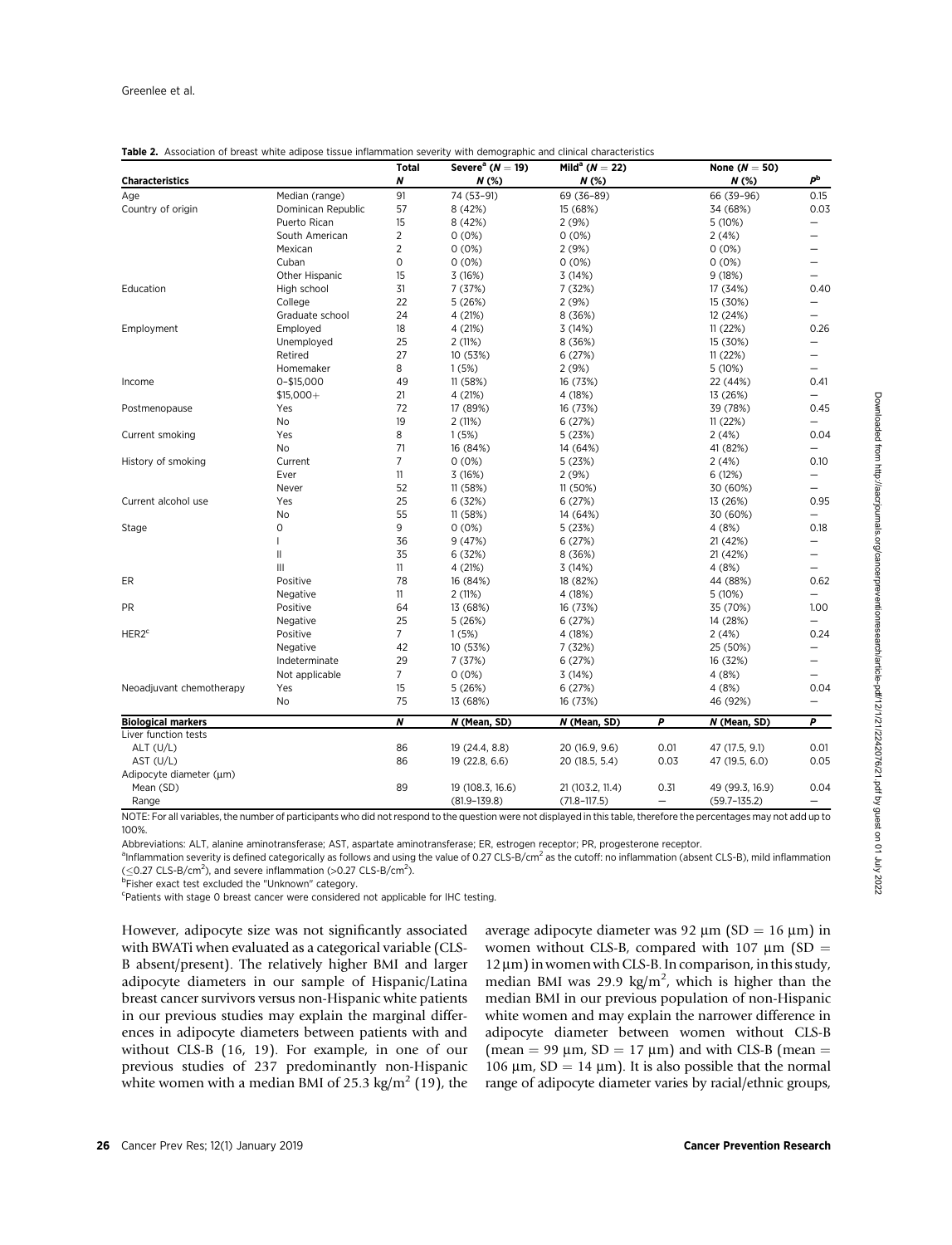Table 3. Association of breast white adipose tissue inflammation with chemotherapy, smoking, ALT, and AST, adjusting for BMI

|                                                                      | <b>Unadjusted</b>                    |      |                             |      | Adjusted for BMI <sup>c</sup> |      |                             |      |
|----------------------------------------------------------------------|--------------------------------------|------|-----------------------------|------|-------------------------------|------|-----------------------------|------|
|                                                                      | OR (95% CI)                          | P    | OR (95% CI)                 | P    | OR (95% CI)                   | Р    | OR (95% CI)                 | P    |
| Presence of CLS-B <sup>a</sup>                                       | CLS-B present vs.<br>absent          |      |                             |      | CLS-B present vs.<br>absent   |      |                             |      |
| Neoadjuvant chemotherapy received                                    |                                      |      |                             |      |                               |      |                             |      |
| Yes vs. no                                                           | $4.4(1.4-16.9)$                      | 0.02 |                             |      | $4.3(1.2-18.3)$               | 0.03 |                             |      |
| Severity of breast white adipose tissue<br>inflammation <sup>b</sup> | Severe vs. no<br><b>inflammation</b> |      | Mild vs. no<br>inflammation |      | Severe vs. no<br>inflammation |      | Mild vs. no<br>inflammation |      |
| Country of origin                                                    |                                      |      |                             |      |                               |      |                             |      |
| Dominican Republic vs. other Hispanic                                | $0.9(0.2 - 3.8)$                     | 0.85 | $1.0(0.3-3.3)$              | 0.96 | $0.6(0.1-3.1)$                | 0.57 | $0.8(0.2 - 3.0)$            | 0.74 |
| Puerto Rican vs. other Hispanic                                      | $5.9(1.1 - 32.0)$                    | 0.04 | $0.9(0.1-6.2)$              | 0.90 | $5.0(0.9-28.8)$               | 0.07 | $0.8(0.1-6.1)$              | 0.83 |
| Current smoking                                                      |                                      |      |                             |      |                               |      |                             |      |
| Smoker vs. nonsmoker                                                 | $1.3(0.1-15.1)$                      | 0.84 | $7.3(1.3-42.1)$             | 0.03 | $1.3(0.1-16.4)$               | 0.84 | $6.4(1.0-39.2)$             | 0.04 |
| Neoadjuvant chemotherapy received                                    |                                      |      |                             |      |                               |      |                             |      |
| Yes vs. no                                                           | $4.4(1.0-18.9)$                      | 0.04 | $4.3(1.1-17.3)$             | 0.04 | $5.2(1.1-25.7)$               | 0.04 | $3.8(0.9-16.2)$             | 0.07 |
| ALT                                                                  |                                      |      |                             |      |                               |      |                             |      |
| Per 1 interguartile range increase                                   | $2.1(1.1-4.0)$                       | 0.02 | $0.9(0.4-1.9)$              | 0.78 | $2.0(1.1-3.9)$                | 0.03 | $0.8(0.3-1.7)$              | 0.52 |
| AST                                                                  |                                      |      |                             |      |                               |      |                             |      |
| Per 1 interguartile range increase                                   | $1.6(1.0-2.8)$                       | 0.07 | $0.8(0.4-1.6)$              | 0.47 | $1.5(0.9-2.7)$                | 0.12 | $0.7(0.3-1.5)$              | 0.39 |

Abbreviations: ALT, alanine aminotransferase; AST, aspartate aminotransferase.

<sup>a</sup>Presence of CLS-B was analyzed using logistic regression with "CLS-B absent" as the referent.

<sup>b</sup>Severity of breast white adipose tissue inflammation was a 3-level categorical variable, and was analyzed using multinomial logistic regression with "no inflammation" as the referent group.

<sup>c</sup>BMI was analyzed as a categorical variable (<25 kg/m<sup>2</sup>, 25–29.9 kg/m<sup>2</sup>, 30–34.9 kg/m<sup>2</sup>, and 35 $+$  kg/m<sup>2</sup>).

and that specific racial/ethnic groups may have a greater propensity to develop CLS-B due to having larger adipocytes. Future studies can test this hypothesis by examining the interaction between race/ethnicity and adipocyte diameter in relation to CLS-B.

prior studies reporting BWATi in a subset of normal BMI individuals who are likely to have metabolic obesity (37). Furthermore, our findings suggest that measurement of

Several novel associations were observed in this study. To our knowledge, this is the first report indicating that smoking history and preoperative neoadjuvant chemotherapy were associated with CLS-B. Smoking is known to induce inflammation, however an association between smoking and adipose inflammation has not been previously described. Although there were only 8 current smokers in our sample, contributing to the large variance of the OR for smoking, the association between smoking and BWATi is biologically plausible. Smoking causes atherosclerosis (35), and cigarettes contain vasoactive compounds for example, nicotine, which can lead to tissue hypoxia (36). Adipocyte death in hypoxic fat pads could lead to inflammation and the formation of CLS-B. Thus, smoking may contribute to BWATi by inducing a hypoxic state. However, mechanistic studies are needed to better understand the association between smoking and BWATi.

Of particular interest and novelty, we found an association between abnormal LFTs and severity of BWATi in Hispanic/Latina patients with breast cancer. Elevated transaminases are indicative of underlying hepatic dysfunction which is most commonly due to nonalcoholic fatty liver disease (NAFLD) in obese individuals. The association between elevated ALT and BWATi is likely to be indicative of underlying NAFLD. While the finding of NAFLD in individuals with elevated BMI is not surprising, the association between elevated ALT and BWATi was independent of BMI. This independent association is consistent with our



#### Figure 3.

Biomarkers of liver function by presence of CLS-B (A) and severity of breast white adipose tissue inflammation (B). The boxplot shows the median (dark horizontal line inside box), the 25% percentile (lower bound of box), and the 75% percentile (upper bound of box) of each biomarker by inflammation status. The horizontal bar with a star denotes statistically significant differences between groups. Patients with severe BWATi had higher ALT compared with patients with mild ( $P = 0.02$ ) or no BWATi ( $P = 0.01$ ). Patients with severe BWATi had higher AST compared with patients with mild BWATi ( $P = 0.03$ ). ALT, alanine aminotransferase; AST, aspartate aminotransferase.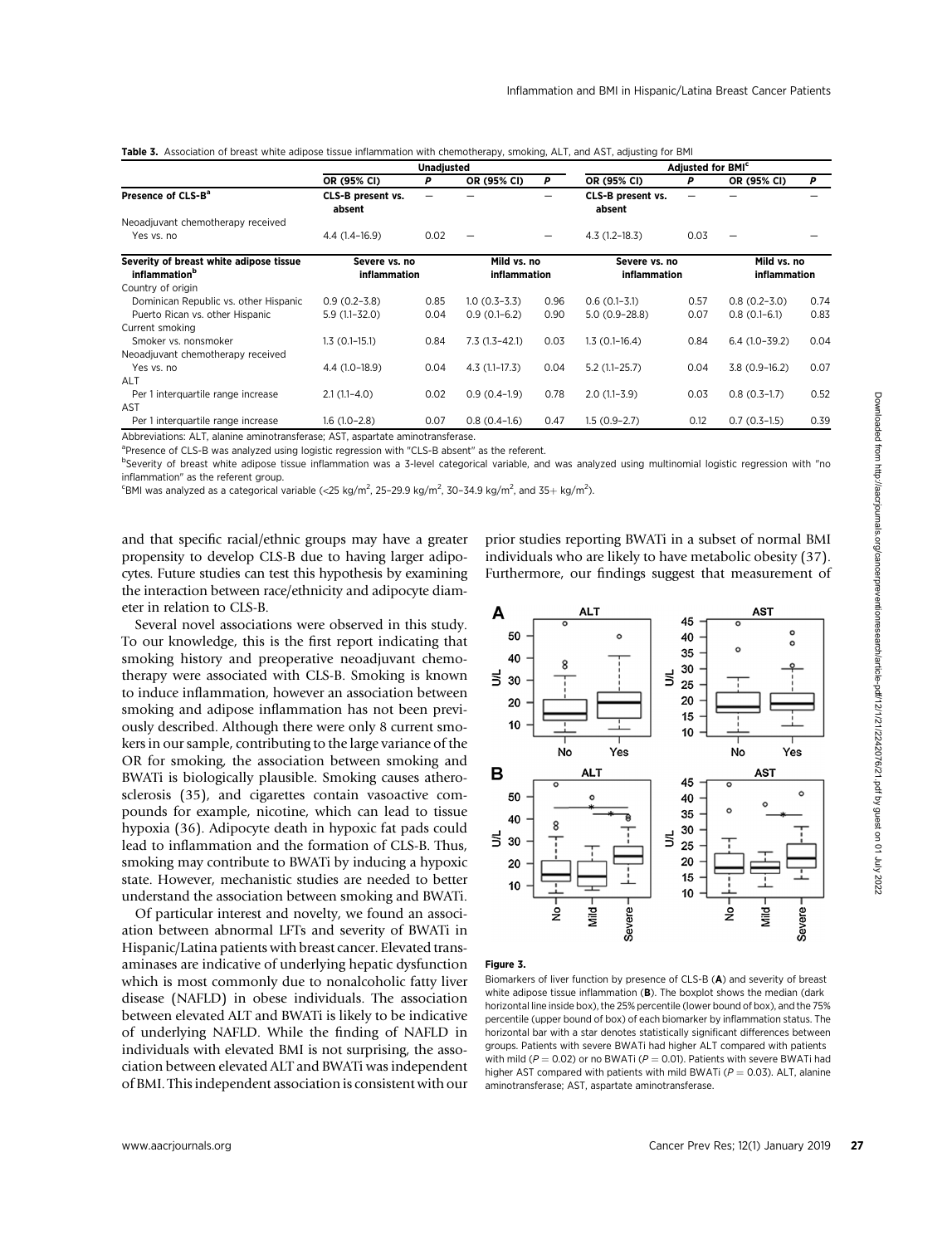LFTs, which are routinely followed in clinical practice, could be developed as a noninvasive method to diagnose BWATi. These novel findings warrant future studies with larger sample sizes to better understand the prevalence and correlates of BWATi among diverse populations of patients with breast cancer.

Our study contributes to a growing body of literature examining the association between preoperative neoadjuvant chemotherapy and the presence of BWATi. In our study, Hispanic/Latina patients with breast cancer who received neoadjuvant chemotherapy had five-time higher odds of having CLS-B compared with patients who received adjuvant or no chemotherapy. Another study of 237 patients with breast cancer reported that BWATi was observed in 19 of 34 (56%) patients who received preoperative chemotherapy, which was numerically but not statistically significantly higher compared with patients who did not receive preoperative chemotherapy (51%,  $P = 0.71$ ; ref. 33). It is possible that the types of neoadjuvant chemotherapy varied in these two studies accounting for the different findings. Although the mechanisms linking chemotherapy use to BWATi are unclear, it is possible that cytotoxic chemotherapy could induce breast adipocyte death, leading to the formation of CLS-B. Dead and dying adipocytes are known to recruit macrophages, which leads to the formation of CLS (12, 14). Future studies need to examine associations between receipt of neoadjuvant chemotherapy, subsequent development of BWATi, and measurable clinical outcomes.

Although our study identified new and potentially clinically relevant correlates of BWATi, we did not observe an association between BWATi and postmenopausal status as in previous studies (18, 19). Notably, the median age of our study population was higher than in prior studies, thereby reducing the power of this study to detect differences in menopausal status by white adipose tissue inflammation.

Our study is limited by its retrospective design. Specifically, detailed information on diet, physical activity, and alcohol drinking were not collected prospectively using standard questionnaires, making it difficult to examine the causal relations between lifestyle factors and BWATi. Furthermore, this study relied on clinically measured LFTs collected retrospectively from medical records rather than single-batch measurement of markers in prospectively collected blood from fasting women. Prospectively designed studies in ethnically diverse populations are needed. The relatively small sample size also limited our power to analyze multiple factors simultaneously. Finally, the cross-sectional association between CLS-B and obesity does not imply that chronic inflammation as measured by CLS-B mediates the obesity–breast cancer association. Nonetheless, this is the first study to evaluate BWATi in a cohort of exclusively Hispanic/Latina women with breast

cancer. Our findings establish the rationale for further studies of BWATi in this population.

In conclusion, BWATi is associated with higher BMI in Hispanic/Latina patients with breast cancer. Smoking history, preoperative chemotherapy, and abnormal LFTs were associated with BWATi in this cohort, independent of BMI. However, a causal association between these factors would require replication in a prospective cohort study. Understanding the mechanisms contributing to worse breast cancer outcomes in obese individuals, such as BWATi, will provide key insights into selecting intervention strategies that are likely to be effective. Moreover, elucidating the intersections among race/ethnicity and BWATi is a novel and biologically informed approach to combating the obesity epidemic which has disproportionately affected minority populations. As BWATi has been associated with increased risk of breast cancer and worse breast cancer prognosis, the findings here support the need to develop noninvasive strategies to identify women with BWATi and to identify effective interventions to reduce BWATi and reduce breast cancer risk and/or improve breast cancer prognosis. Efforts are underway to develop noninvasive biomarkers to identify women with CLS-B. Furthermore, it is possible that lifestyle interventions (e.g., diet, physical activity, and/or weight loss) could reduce BWATi and reduce risk. Similarly, for women who are found to have BWATi at the time of mastectomy, antiinflammatory interventions may improve prognosis. These findings are provocative and require future prospectively designed studies with larger sample sizes to better understand the prevalence and correlates of BWATi among diverse populations of patients with breast cancer.

## Disclosure of Potential Conflicts of Interest

A.J. Dannenberg is a consultant/advisory board member at SynDevRx. N.M. Iyengar is a consultant/advisory board member at Novartis and Puma Biotechnology. No potential conflicts of interest were disclosed by other authors..

#### Authors' Contributions

Conception and design: H. Greenlee, C.A. Hudis, A.J. Dannenberg, N.M. Iyengar

Development of methodology: H. Greenlee, Z. Shi, H. Hibshoosh, D.D. Giri, D.J. Falcone, C.A. Hudis, A.J. Dannenberg, N.M. Iyengar Acquisition of data (provided animals, acquired and managed patients, provided facilities, etc.): H. Greenlee, Z. Shi, H. Hibshoosh, D.D. Giri, S. Williams, D.J. Falcone, C.A. Hudis, D.L. Hershman, N.M. Iyengar

Analysis and interpretation of data (e.g., statistical analysis, biostatistics, computational analysis): H. Greenlee, Z. Shi, L.A. Winston, X.K. Zhou, D.L. Hershman, A.J. Dannenberg, N.M. Iyengar

Writing, review, and/or revision of the manuscript: H. Greenlee, Z. Shi, H. Hibshoosh, D.D. Giri, X.K. Zhou, D.L. Hershman, A.J. Dannenberg, N.M. Iyengar

Administrative, technical, or material support (i.e., reporting or organizing data, constructing databases): H. Greenlee, Z. Shi, D.D. Giri, S. Williams, C.A. Hudis

Study supervision: H. Greenlee, N.M. Iyengar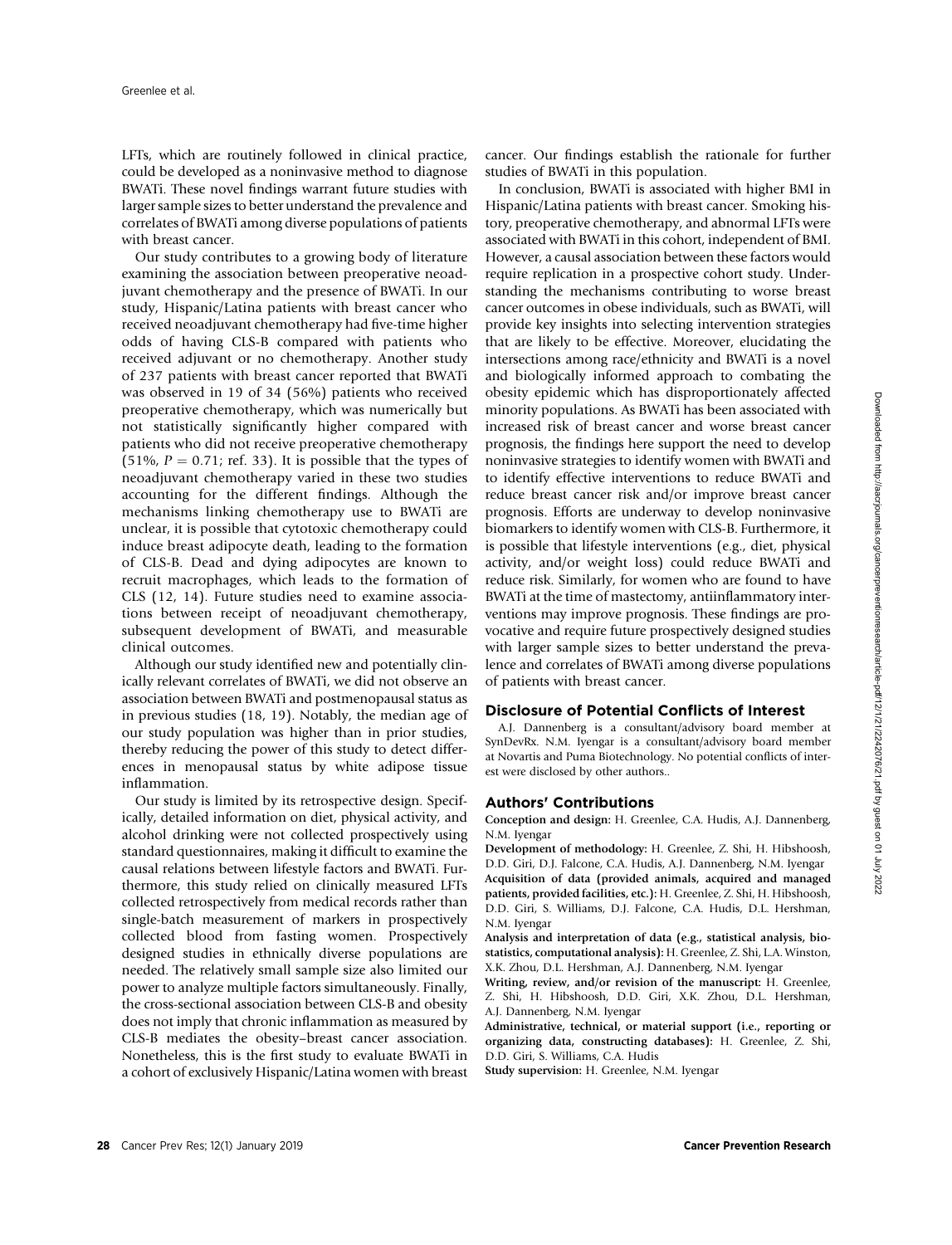Other (reviewed the patient's pathology reports and microscopic evaluation of paraffin-embedded breast tissue slides with documentation of the related pathology findings and diagnostic interpretation.): A. Ahmed

### Acknowledgments

We thank study participants for donating their tissue samples for research. We also thank Saiful Lughmani for providing preoperative weight and height data, and Kathleene Ulanday for her work in abstracting clinical data. This study was supported by the Herbert Irving Comprehensive Cancer Center Core/Support Grant (P30 CA013696), Breast Cancer Research Foundation, the Conquer Cancer Foundation of the American Society of Clinical Oncology, Myrna and Bernard Posner, the Fishman Family Foundation, Kat's Ribbon of

#### References

- 1. Ahn J, Schatzkin A, Lacey JV Jr, Albanes D, Ballard-Barbash R, Adams KF, et al. Adiposity, adult weight change, and postmenopausal breast cancer risk. Arch Intern Med 2007;167: 2091–102.
- 2. Morimoto LM, White E, Chen Z, Chlebowski RT, Hays J, Kuller L, et al. Obesity, body size, and risk of postmenopausal breast cancer: the Women's Health Initiative (United States). Cancer Causes Control 2002;13:741–51.
- 3. Pierobon M, Frankenfeld CL. Obesity as a risk factor for triplenegative breast cancers: a systematic review and meta-analysis. Breast Cancer Res Treat 2013;137:307–14.
- 4. Neuhouser ML, Aragaki AK, Prentice RL, Manson JE, Chlebowski R, Carty CL, et al. Overweight, obesity, and postmenopausal invasive breast cancer risk: a secondary analysis of the Women's Health Initiative Randomized Clinical Trials. JAMA Oncol 2015;1:611–21.
- 5. Kroenke CH, Chen WY, Rosner B, Holmes MD. Weight, weight gain, and survival after breast cancer diagnosis. J Clin Oncol 2005;23:1370–8.
- 6. Kwan ML, John EM, Caan BJ, Lee VS, Bernstein L, Cheng I, et al. Obesity and mortality after breast cancer by race/ethnicity: The California Breast Cancer Survivorship Consortium. Am J Epidemiol 2014;179:95–111.
- 7. De Pergola G, Silvestris F. Obesity as a major risk factor for cancer. J Obes 2013;2013:291546.
- 8. Lorincz AM, Sukumar S. Molecular links between obesity and breast cancer. Endocr Relat Cancer 2006;13:279–92.
- 9. Cleary MP, Grossmann ME. Minireview: obesity and breast cancer: the estrogen connection. Endocrinology 2009;150: 2537–42.
- 10. Iyengar NM, Hudis CA, Dannenberg AJ. Obesity and inflammation: new insights into breast cancer development and progression. Am Soc Clin Oncol Educ Book 2013;33:46–51.
- 11. van Kruijsdijk RC, van der Wall E, Visseren FL. Obesity and cancer: the role of dysfunctional adipose tissue. Cancer Epidemiol Biomarkers Prev 2009;18:2569–78.
- 12. Olefsky JM, Glass CK. Macrophages, inflammation, and insulin resistance. Annu Rev Physiol 2010;72:219–46.
- 13. Subbaramaiah K, Howe LR, Bhardwaj P, Du B, Gravaghi C, Yantiss RK, et al. Obesity is associated with inflammation and elevated aromatase expression in the mouse mammary gland. Cancer Prev Res 2011;4:329–46.
- 14. Cinti S, Mitchell G, Barbatelli G, Murano I, Ceresi E, Faloia E, et al. Adipocyte death defines macrophage localization and function in adipose tissue of obese mice and humans. J Lipid Res 2005; 46:2347–55.

Hope, the Botwinick-Wolfensohn Foundation (in memory of Mr. and Mrs. Benjamin Botwinick), NIH/NCI U54 CA210184-01, the Transdisciplinary Research on Energetics and Cancer Training Workshop (R25CA203650), and the Memorial Sloan Kettering Cancer Center Support Grant/Core Grant (P30 CA008748).

The costs of publication of this article were defrayed in part by the payment of page charges. This article must therefore be hereby marked advertisement in accordance with 18 U.S.C. Section 1734 solely to indicate this fact.

Received June 5, 2018; revised September 25, 2018; accepted November 2, 2018; published first November 7, 2018.

- 15. Weisberg SP, McCann D, Desai M, Rosenbaum M, Leibel RL, Ferrante AW Jr. Obesity is associated with macrophage accumulation in adipose tissue. J Clin Invest 2003;112:1796–808.
- 16. Morris PG, Hudis CA, Giri D, Morrow M, Falcone DJ, Zhou XK, et al. Inflammation and increased aromatase expression occur in the breast tissue of obese women with breast cancer. Cancer Prev Res 2011;4:1021–9.
- 17. Kloting N, Bluher M. Adipocyte dysfunction, inflammation and metabolic syndrome. Rev Endocr Metab Disord 2014;15: 277–87.
- 18. Iyengar NM, Zhou XK, Gucalp A, Morris PG, Howe LR, Giri DD, et al. Systemic correlates of white adipose tissue inflammation in early-stage breast cancer. Clin Cancer Res 2016;22: 2283–9.
- 19. Iyengar NM, Morris PG, Zhou XK, Gucalp A, Giri D, Harbus MD, et al. Menopause is a determinant of breast adipose inflammation. Cancer Prev Res (Phila) 2015;8:349–58.
- 20. Carter JM, Hoskin TL, Pena MA, Brahmbhatt R, Winham SJ, Frost MH, et al. Macrophagic "crown-like structures" are associated with an increased risk of breast cancer in benign breast disease. Cancer Prev Res (Phila) 2018;11:113–9.
- 21. Shaik AN, Kiavash K, Stark K, Boerner JL, Ruterbusch JL, Ali-Fehmi R, et al. Adipose inflammation and the risk of benign and malignant breast disease in African American women [abstract]. In: Proceedings of the American Association for Cancer Research Annual Meeting 2018; 2018 Apr 14-18; Chicago, IL. Philadelphia (PA): AACR; 2018. Abstract nr LB-337.
- 22. Koru-Sengul T, Santander AM, Miao F, Sanchez LG, Jorda M, Gluck S, et al. Breast cancers from black women exhibit higher numbers of immunosuppressive macrophages with proliferative activity and of crown-like structures associated with lower survival compared to non-black Latinas and Caucasians. Breast Cancer Res Treat 2016;158:113–26.
- 23. Ogden CL, Carroll MD, Kit BK, Flegal KM. Prevalence of childhood and adult obesity in the United States, 2011–2012. JAMA 2014;311:806–14.
- 24. Boone SD, Baumgartner KB, Joste NE, Pinkston CM, Yang D, Baumgartner RN. The joint contribution of tumor phenotype and education to breast cancer survival disparity between Hispanic and non-Hispanic white women. Cancer Causes Control 2014; 25:273–82.
- 25. Ooi SL, Martinez ME, Li CI. Disparities in breast cancer characteristics and outcomes by race/ethnicity. Breast Cancer Res Treat 2011;127:729–38.
- 26. American Cancer Society. Cancer Facts & Figures for Hispanics/ Latinos 2015-2017. Atlanta GA: American Cancer Society; 2015.